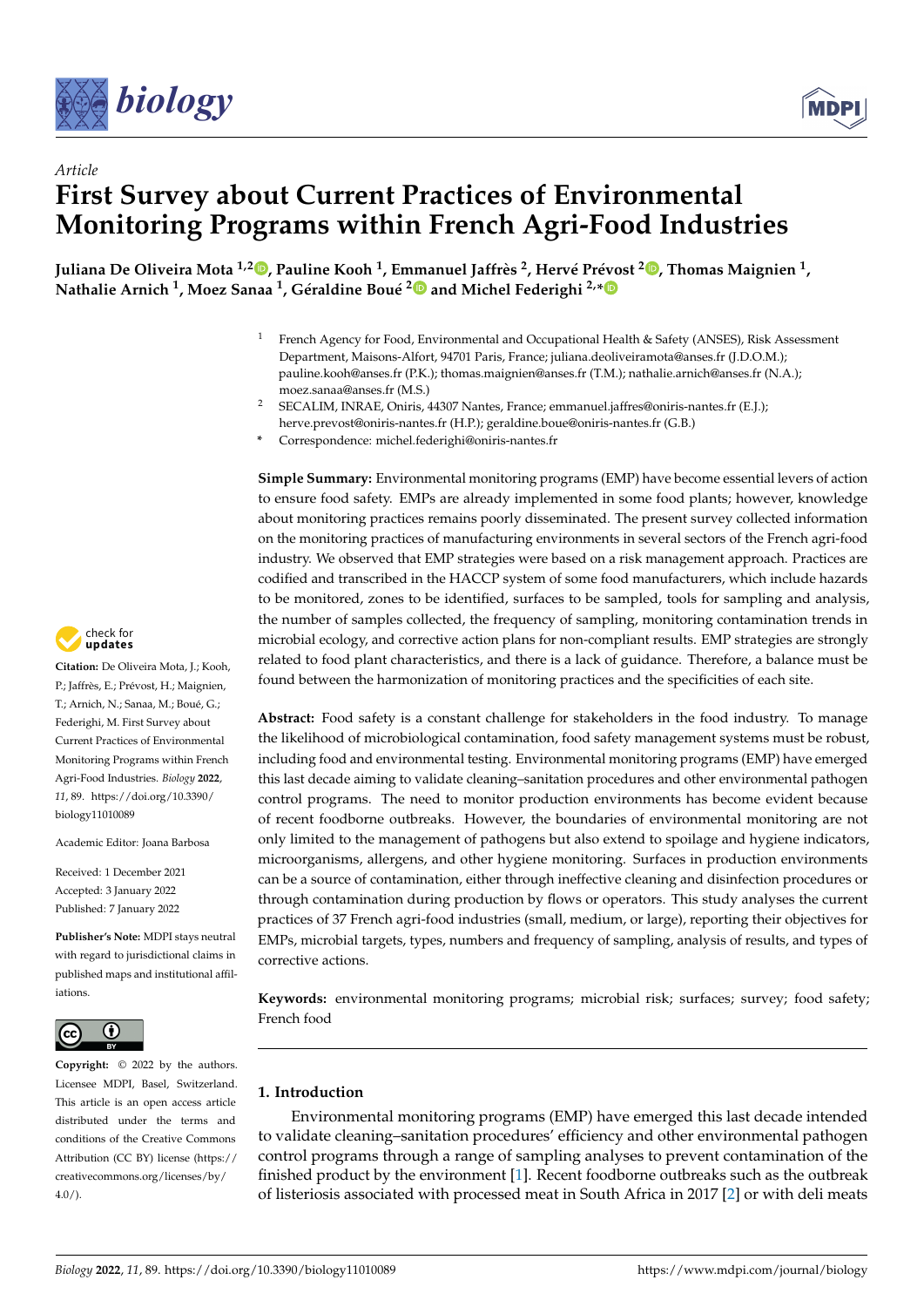in Canada in 2008 [\[3\]](#page-11-2) highlight the role of the production environment in the contamination of food products. Also, a recent outbreak associated with *Salmonella* Agona on infant formula was suspected to be from contamination of the processing environment of a French food plant [\[4\]](#page-11-3). This outbreak affected 39 infants: 37 in France, one in Spain, and one in Greece [\[5\]](#page-11-4). Consequently, the need to control the production environment has become evident. However, the boundaries of environmental monitoring are not only limited to the management of pathogens but also extended to spoilage organisms, indicator organisms, allergens, and hygiene monitoring. Surfaces in production environments can be a source of contamination, either through ineffective cleaning and disinfection procedures or through contamination during production by flows or operators.

The importance of the environment in food safety is such that competent authorities are beginning to provide a framework for its implementation, notably in Canada in 2004, the European Union in 2005, New Zealand in 2006 and 2020, and the United States of America in 2011 [\[6\]](#page-11-5). More particularly, in Europe, regulation (EC) No. 2073/2005 makes monitoring the production environment mandatory for *L. monocytogenes* in ready-to-eat foods and *Cronobacter* spp. in powdered infant formulae and powdered foods for special medical purposes intended for infants under six months of age. For these samples, the ISO/DIS 18,593 standard is used as a reference method. However, the frequency of sampling and the limits of microbiological criteria are only indicated for foodstuffs and not for environmental monitoring [\[7\]](#page-11-6). In addition, in France, law No. 2018/938 of 30 October 2018 (EGalim), stipulates compulsory notification by food business operators to the administrative authority if food could adversely affect human health as a result of contamination related to the production environment, such as facilities and equipment used to handle or store food or feed [\[8\]](#page-11-7).

Food sectors groups [\[9–](#page-11-8)[11\]](#page-11-9) and governmental institutions [\[12–](#page-11-10)[15\]](#page-11-11) contribute to the development of guidelines to develop EMPs considering specific hazards of food products. However, knowledge of environmental monitoring practices by food business operators in France remains very limited because they are very dependent on the characteristics of each site (e.g., product type and production environment), not practiced by all, and relatively recent. The first objective of this survey was to discover if EMPs are performed by the French agri-food industry, by whom, for what purpose, and for how long before or after the change in regulations. Therefore, this study aims to identify, compare, and analyze the current practices of EMPs by food business operators to be compliant with EGalim law, focusing on microbial hazards and solid surfaces. Secondly, the aim of this survey is to share this information widely, while respecting the anonymity of the industrialists who answered the questionnaire, in order to strengthen EMP practices and help agri-food industries implement EMPs in plants where they are nonexistent.

### **2. Materials and Methods**

### *2.1. Scope of the Online Survey and Definitions*

An online survey was developed to identify current EMP practices in French agri-food industries (Figure S1). For a better understanding, first, key terms were defined. The French agri-food industry describes structures where food products are processed, packaged, or stored in France. The agri-food sector is a sector of activity corresponding to all the enterprises that produce or transform a type of product into industrial food. The same agri-food industry can produce food products from different sectors. The term "environment" used in this article corresponds to the food processing environment, which is defined in the standard NF EN ISO 18593:2018 as any element of a food plant that surrounds or could be in contact with the food product and is likely to represent a source of microbial contamination or recontamination such as the equipment, premises, or operators. Monitoring is defined by the standard NF V01-002:2005 as the implementation of a programmed series of observations or measurements to assess whether the food safety control measures are as efficient as intended. This article focuses on the microbiological monitoring of solid surfaces; therefore, fluids (e.g., air and water) and food products have been excluded.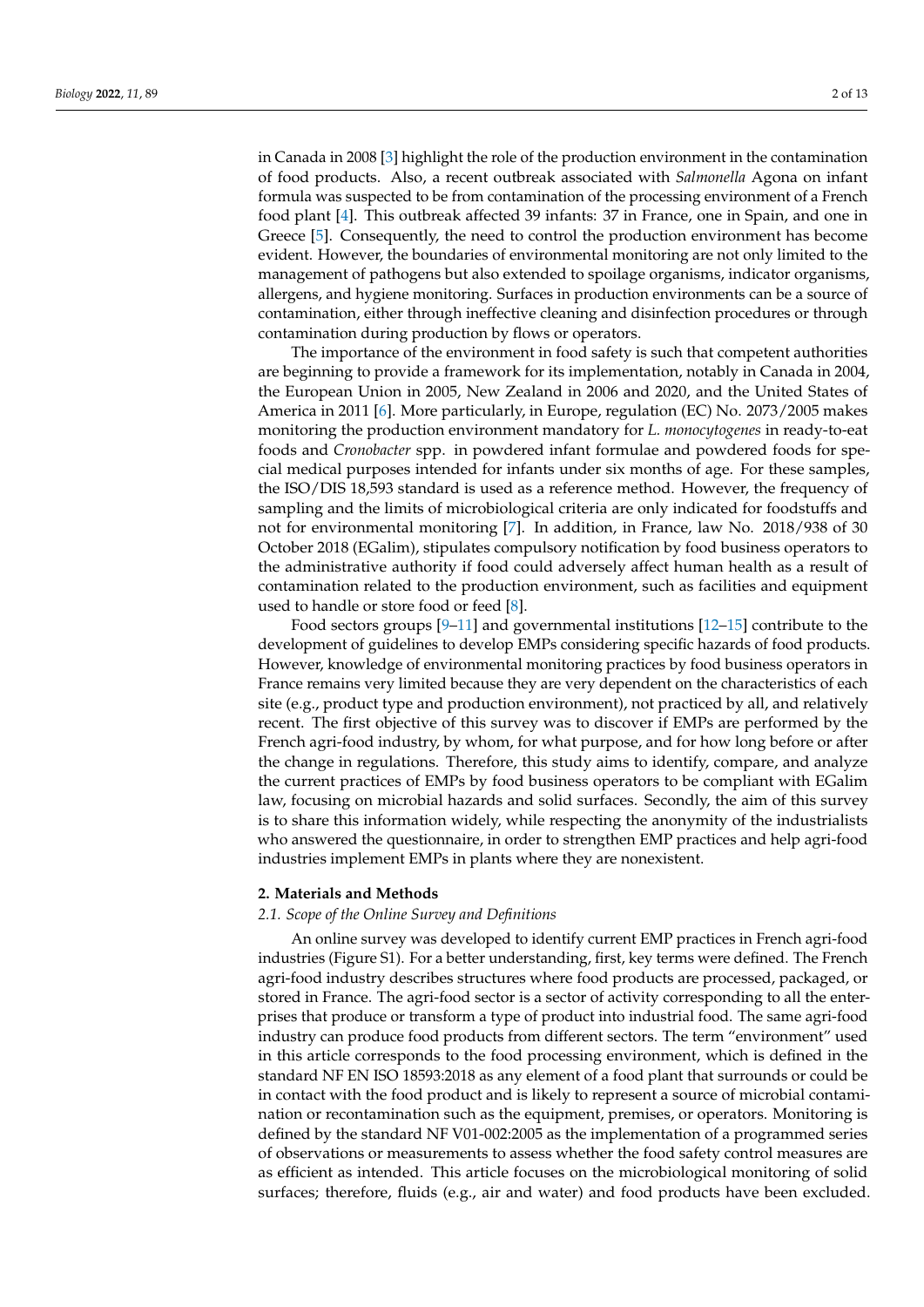Sampling programs are plans designed to assess the levels of microbial contamination of the surfaces of the environment in order to implement corrective measures to prevent the contamination of food by microorganisms. Zones are delimited areas in the production environment, which can be defined according to specific criteria, such as the level of risk contamination or the processing steps. The sampling area defines the specific sampling localization (e.g., swab, wipes, etc.).

At first glance, the online survey allows us to know if EMPs were already implemented in the agri-food industries. Then, if EMPs were already applied, the survey enables us to identify and analyze strategies to establish, including a dedicated team, the type of microbial hazards researched, the zoning of the plant, the sampling program, the action plans based on results, and continuous improvement of the surveillance program. The questionnaire focused on monitoring microbiological hazards on solid surfaces. Therefore, food product and fluid monitoring, such as air and liquids, were not considered. Survey participants were aware of these requirements prior to completing the questionnaire.

### *2.2. Structure of the Online Survey*

The questionnaire was developed with Google Forms and distributed by e-mail to food manufacturers without defined sectors through direct food business contacts or by agrifood association or competitiveness and innovation centers of the North-West of France: Valorial, Technocampus Aliment, Ligeriia, and the Association of Former Students of the Nantes-Atlantic National College of Veterinary Medicine, Food Science, and Engineering (Oniris). A webinar conducted by the authors of this study about the microbiological monitoring of production environments also promoted the questionnaire and allowed us to recruit additional agri-food industry participants.

The collection of responses to the questionnaire took place from 15 September 2020 to 27 November 2020. The questionnaire was organized into 40 questions under six sections:

- Information on the subject of the questionnaire and its relevance;
- Description of the respondent;
- The pre-analytical phase of the surface control plan corresponding to the zoning definition, the choices about the types of materials and surfaces to be sampled, the methods and tools for sampling, the periodicity of these, and the microbiological targets to be sought;
- The analytical phase consisting of the analysis of the surface samples;
- The post-analytical phase concerning the interpretation of the results and the implementation of an action plan;
- The project's follow-up, which asked whether the participant wanted to be included in the future of the project.

In order to improve the duration of the questionnaire and optimize the number of responses, the survey was designed with three different question formats: multiple choice, checkboxes, or short answers. The number of mandatory answers by the food industry participant was limited to the name of the company and the location of the food plant. The authors have guaranteed the confidentiality of all individual responses, and the full version of the survey is available in the Supplementary Material.

### *2.3. In-Depth Interview with Food Manufacturers*

In the last section of the survey, the participants were invited to deepen their answers to the questionnaire through a telephone, video, or face-to-face interview. The questions asked during this interview were specific to each participant, based on their answers to the questionnaire, in order to get closer to the reality of practices for specific cases. Interviews from six French agri-food industries were recorded with the permission of the interviewees in order to transcribe the answers as faithfully as possible. For the online questionnaire, the authors have guaranteed the confidentiality of all individual responses given in the personalized interviews.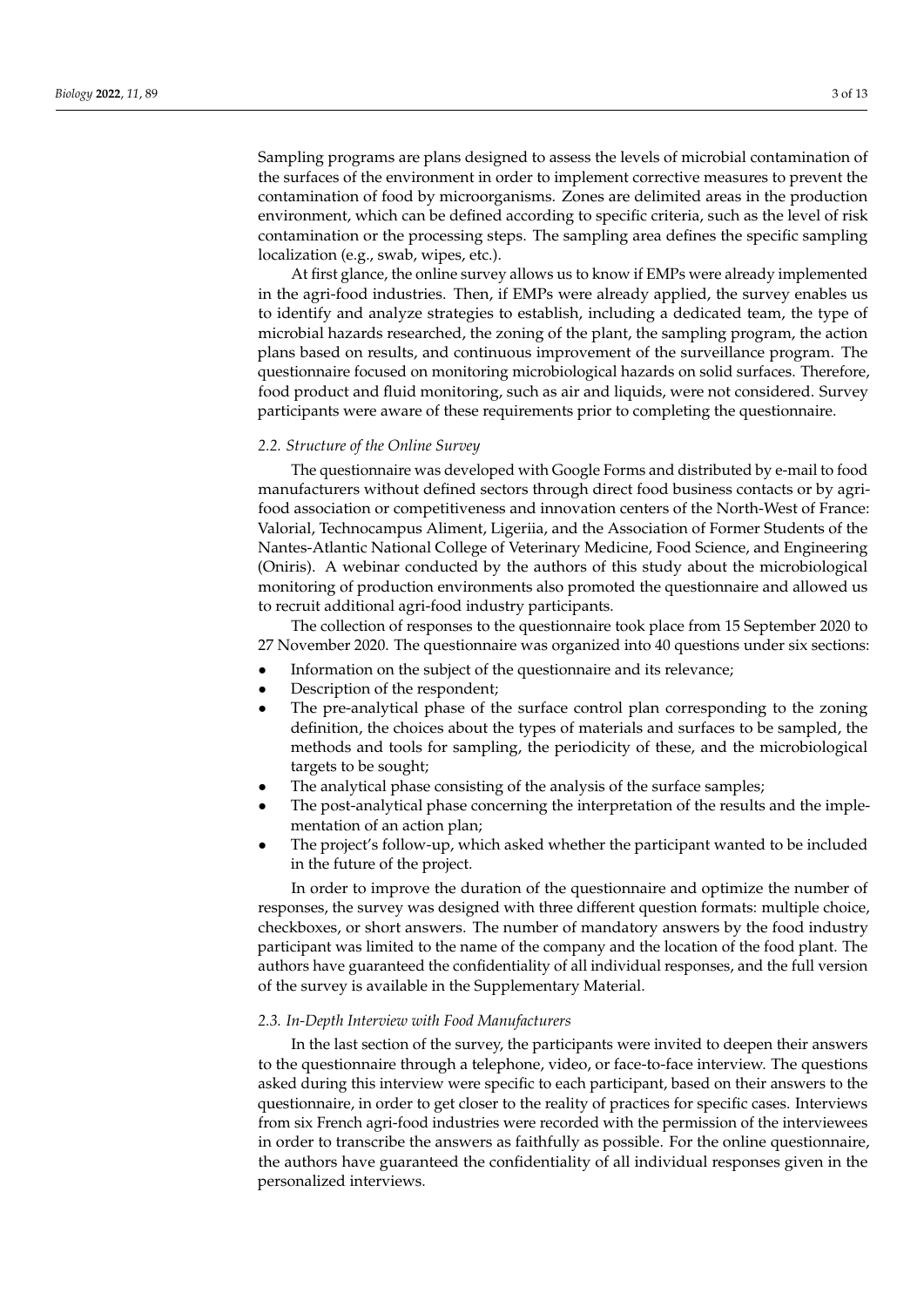## **3. Results**

given in the personalized interviews.

# *3.1. General Description of the Participants of the Online Survey 3.1. General Description of the Participants of the Online Survey*

Thirty-seven French agro-food industries participated in the questionnaire. All of the Thirty-seven French agro-food industries participated in the questionnaire. All of the participants were included in the analysis of the survey: 68% (n = 25) of the respondents participants were included in the analysis of the survey: 68% (n = 25) of the respondents belonged to small or medium companies (between  $10$  and  $249$  employees),  $22%$  (n = 8) to mid-size companies (between 250 and 4999 employees),  $5\%$  (n = 2) to very small (less than 10 employees, and  $5\%$  (n = 2) to big companies (equal or over 5000 employees). The majority of the agri-food industries have been active for more than 30 years (43%, n = 16). jority of the agri-food industries have been active for more than 30 years (43%, n = 16).

The respondents' sector of activity showed a large diversity (Figure [1\)](#page-3-0). The first two The respondents' sector of activity showed a large diversity (Figure 1). The first two sectors of activity represented in the survey were "fruit and vegetable products" ( $n = 7$ ) and "bakery and pasta products" (n = 7). These were followed by "dairy products" and and "bakery and pasta products" (n = 7). These were followed by "dairy products" and "meat and meat products" with six participants each, followed by "fish, crustacean, and "meat and meat products" with six participants each, followed by "fish, crustacean, and mollusc products" (n = 5), "drink products" (n = 1), "grain and starch products" (n = 1), and "animal feed products" (n = 1). Ten respondents declared producing other types of and "animal feed products" (n = 1). Ten respondents declared producing other types of food (not specified). Five respondents reported having two or more sectors of activity in food (not specified). Five respondents reported having two or more sectors of activity in the same agri-food industry. the same agri-food industry.

<span id="page-3-0"></span>

**Figure 1.** Number of surveyed agri-food industry respondents considered in the study by sector activity. of activity.

Almost all agri-food industry respondents, except for one, were already interested in Almost all agri-food industry respondents, except for one, were already interested in EMP practices. In addition, 29 of the respondents have been interested in EMPs for more than two years. than two years.

Twenty-nine respondents declared that they have a team in charge of the EMP inte-Twenty-nine respondents declared that they have a team in charge of the EMP integrated into the quality department, three of which stated that they also involved operators grated into the quality department, three of which stated that they also involved operators from the production department.<br>The mainwith of the may an

The majority of the respondents stated that they implemented an EMP to validate cleaning and disinfection procedures (89%, n = 33), detect the presence of pathogens in the production environment  $(62\% , n = 23)$ , and monitor the microbial population of the plant in order to detect abnormal variations  $(51\% , n = 19)$ . Since EMP procedures can plant in order to detect abnormal variations (51%, n = 19). Since EMP procedures can<br>cover several goals simultaneously, most of the time, the objectives of this approach are multiple and overlapping, which is why for 38% (n = 14) of the respondents, their EMP The majority of the respondents stated that they implemented an EMP to validate goals corresponded to the three goals described above (validate cleaning and disinfection procedures, detect the presence of pathogens, and monitor the microbial population of the plant). Four agri-food industry respondents declared that they implemented EMPs to validate cleaning and disinfection procedures and monitor the microbial population of the plant. Six agri-food industry respondents used EMPs to validate cleaning and disinfection procedures and detect the presence of pathogens in the production environment. A dairy manufacturer declared that their EMP aimed to monitor the microbial population in the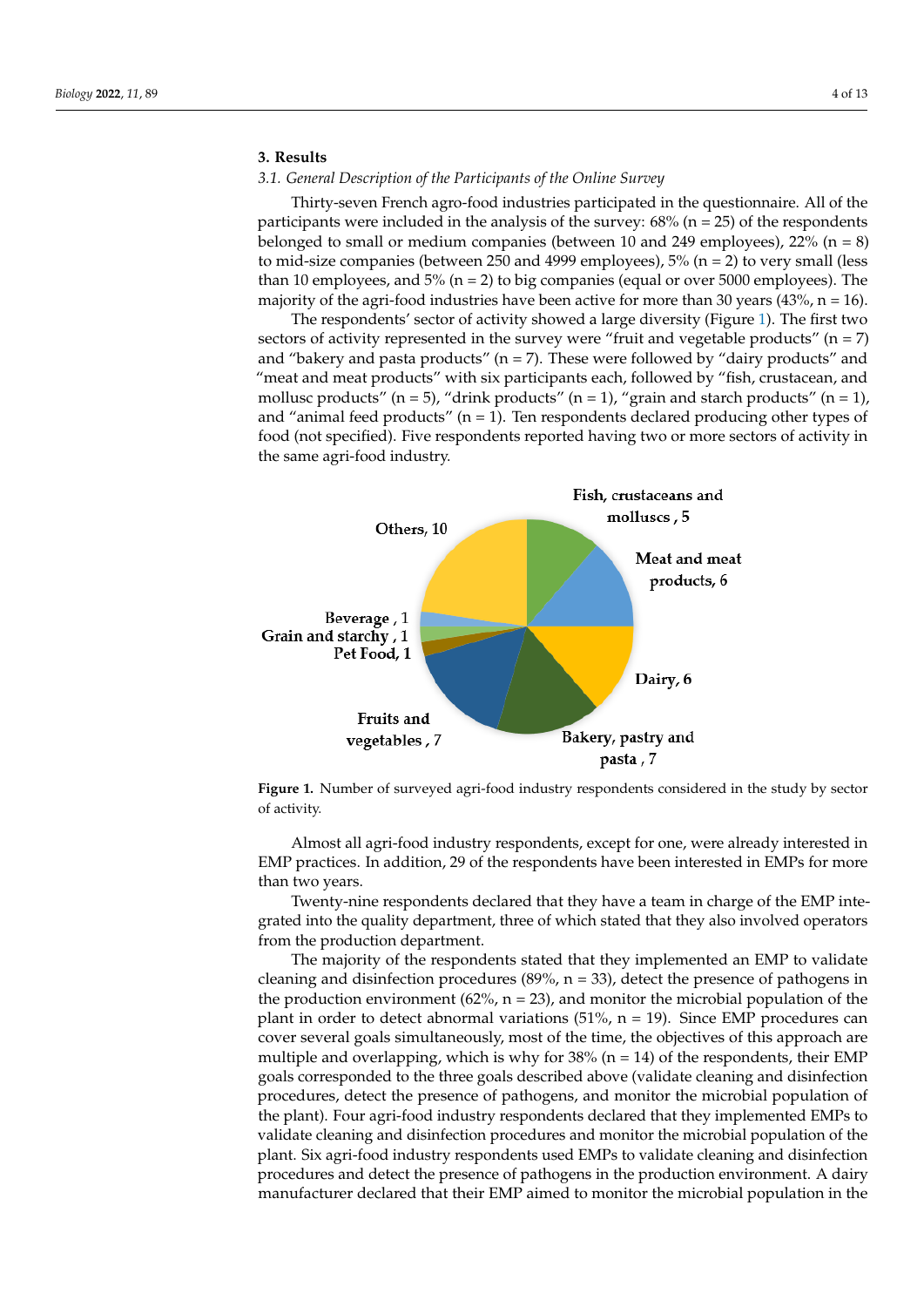plant and to detect pathogenic microorganisms, but not to validate the cleaning and disinfection procedures. One-third of the respondents reported having only one goal: to validate the cleaning and disinfection procedures (24%,  $n = 9$ ) or to detect pathogenic microorganisms  $(5\% , n = 2)$ .

From the interviews, it was observed that EMPs were often formalized within the sanitary control program of the food factories, covered by pre-requisites programs (Good Hygienic Practices) or, sometimes, in HACCP plans even if not designed to plan EMPs at first glance.

### *3.2. Microorganisms Monitored in Environmental Processing Surfaces*

The survey revealed that *Listeria* spp., including *Listeria monocytogenes*, were the most monitored microorganisms by the French agri-food industry respondents  $(54\% , n = 20)$ , followed by *Salmonella* spp. (46%, n = 17), *E. coli* (16%, n = 6), *Staphylococcus aureus* (11%, n = 4), and *Cronobacter* spp. (5%, n = 2). The main groups of microorganisms monitored were Total Aerobic Count 30 °C (78%, n = 29), total coliforms (49%, n = 18), Enterobacteria  $(46\%, n = 17)$ , mould  $(43\%, n = 16)$ , and yeast  $(41\%, n = 15)$ .

*Listeria* spp. were mainly monitored in the processing and preservation of meat and the preparation of meat products industries, and the processing and preservation of fish, crustaceans, and molluscs industries. *Salmonella* spp. were mainly monitored in the dairy industry environments as *Cronobacter* spp., which were only monitored in the dairy products industries. Total Aerobic Count 30 ◦C was monitored by all French agri-food industry respondents from the following processing and preservation sectors: fruits and vegetables; meat and meat products; fish, crustaceans, and molluscs; drinks; grain and starchy products; and beverages (Table [1\)](#page-4-0).

<span id="page-4-0"></span>**Table 1.** Recurrence of monitoring microorganisms or groups of microorganisms within the framework of the Environmental Monitoring Programs by the French agri-food industries surveyed. The same agri-food industry corresponds to several food sectors. The results are expressed as the number of agri-food industries that responded to monitoring the hazard, and the values in brackets correspond to the percentage of agri-food industries within the same food sector concerned by the hazard being monitored.

| Sector of<br>Activity              | Listeria<br>spp.           | Listeria<br>Monocy-<br>togenes | Salmo-<br>nella<br>spp. | Escheri-<br>chia<br>coli | Cronob-<br>acter<br>spp. | Staphylo-<br>coccus<br>Aureus | Total<br>Aerobic<br>Count<br>$30^{\circ}$ C | <b>Total</b><br>Col-<br>iForms | Enterob-<br>acteria        | Yeasts        | Mould                      | None                     |
|------------------------------------|----------------------------|--------------------------------|-------------------------|--------------------------|--------------------------|-------------------------------|---------------------------------------------|--------------------------------|----------------------------|---------------|----------------------------|--------------------------|
| Bakery, pastry,<br>and pasta       | $\overline{2}$<br>(29%)    | $\overline{2}$<br>(29%)        | $\overline{2}$<br>(29%) | 3<br>(43%)               |                          | $\overline{2}$<br>(29%)       | 6<br>$(86\%)$                               | 4<br>(57%)                     | 3<br>(43%)                 | 5<br>(71%)    | 5<br>(71%)                 | $(-\%)$                  |
| Beverage                           |                            |                                |                         |                          |                          |                               | $(100\%)$                                   |                                |                            | $(100\%)$     | $(100\%)$                  |                          |
| Dairy                              | $\overline{2}$<br>(33%)    | $\overline{2}$<br>(33%)        | 6<br>$(100\%)$          |                          | 2<br>(33%)               | (17%)                         | $\overline{2}$<br>(33%)                     | (17%)                          | 5<br>(83%)                 | 3<br>$(50\%)$ | 3<br>$(50\%)$              |                          |
| Fish, crustaceans,<br>and molluscs | 4<br>$(80\%)$              | $\overline{2}$<br>$(40\%)$     | $\mathbf{1}$<br>(20%)   |                          |                          |                               | 5<br>$(100\%)$                              | 5<br>$(100\%)$                 | $\mathbf{1}$<br>(20%)      |               |                            |                          |
| Fruits and<br>vegetables           | $\overline{2}$<br>29%      | (14%)                          | 1<br>(14%)              | 1<br>(14%)               |                          |                               | 7<br>$(100\%)$                              | 3<br>(43%)                     | $\mathbf{1}$<br>(14%)      | (14%)         | $\overline{2}$<br>(29%)    |                          |
| Grain and<br>starchy               | ٠                          |                                |                         |                          |                          |                               | $(100\%)$                                   | $(100\%)$                      |                            | $(100\%)$     | $(100\%)$                  |                          |
| Meat and meat<br>products          | 5<br>(83%)                 | 4<br>(67%)                     | 3<br>$(50\%)$           | (17%)                    |                          |                               | 6<br>$(100\%)$                              | 5<br>(83%)                     | $\overline{2}$<br>(33%)    | (17%)         |                            |                          |
| Pet food                           |                            |                                | $(100\%)$               |                          |                          |                               |                                             |                                | $(100\%)$                  |               |                            |                          |
| Other                              | $\overline{4}$<br>$(40\%)$ | 6<br>$(60\%)$                  | $\overline{4}$<br>(40%) | $\mathbf{1}$<br>$(10\%)$ |                          | $(10\%)$                      | 9<br>$(90\%)$                               | 5<br>$(50\%)$                  | $\overline{4}$<br>$(40\%)$ | 4<br>$(40\%)$ | $\overline{4}$<br>$(40\%)$ | $\mathbf{1}$<br>$(10\%)$ |

Four French agri-food industries reported testing for the presence of biofilms as part of their monitoring plan.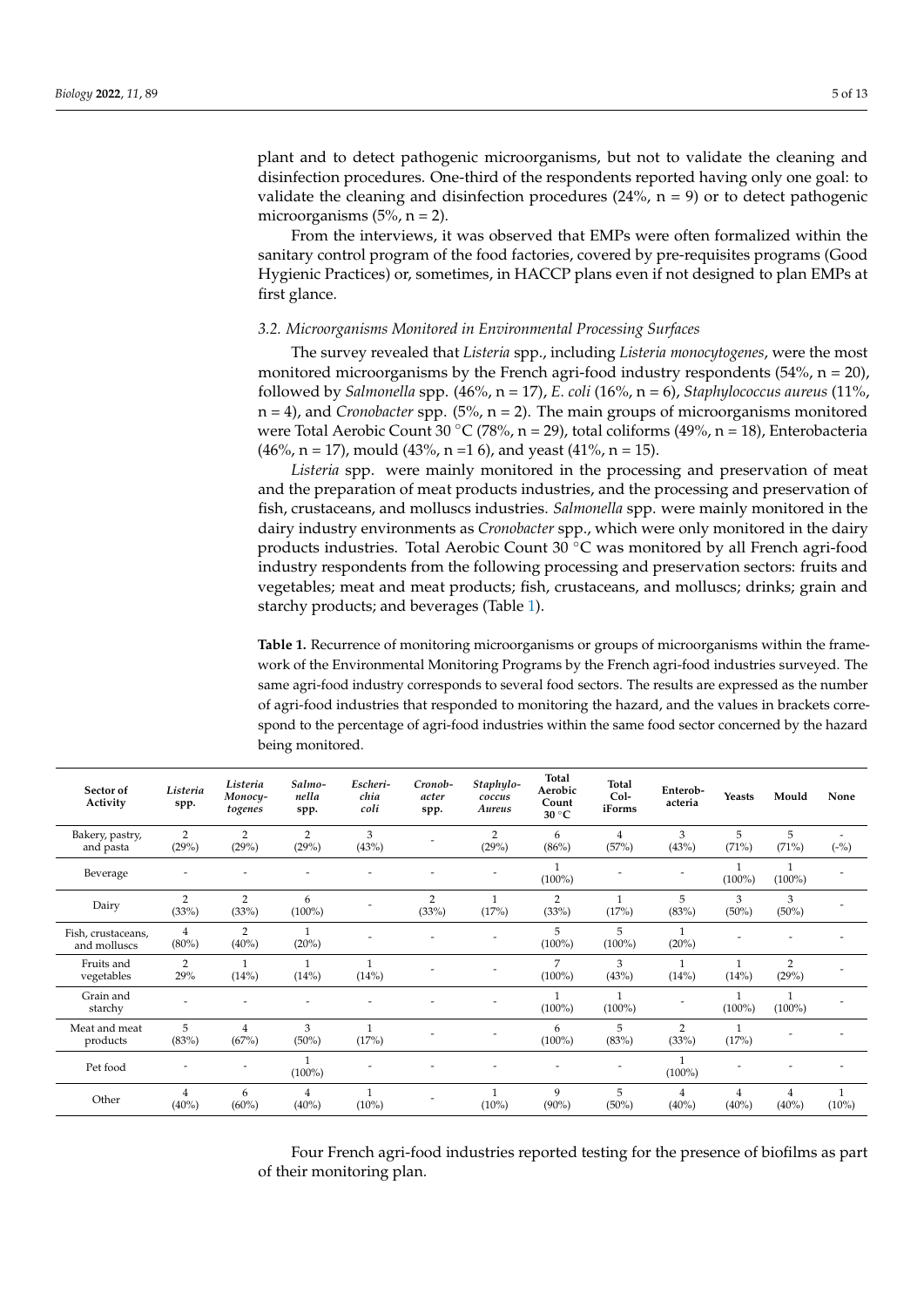## *3.3. Zoning Concept in Environmental Monitoring Programs* The majority of the French agri-food industries (n = 31) declared that they identified *3.3. Zoning Concept in Environmental Monitoring Programs*

The majority of the French agri-food industries ( $n = 31$ ) declared that they identified different zones in their EMPs. The definition of zones was highly variable from one plant to the next. Ten respondents declared that the zones corresponded to specific activities in a particular area of the plant (e.g., administration area, production area, packaging area, and storage area). Nineteen French agri-food industry respondents declared that<br>diameters according to the product to the product to contamination, which correspondents are contaminated to t they defined zones according to the vulnerability of the product to contamination, which the production step is executed or with the production step is executed or with the production or with the step is executed or with t corresponds to a specific area in the plant where a production step is executed or with the proximity of a bare product to a surface (e.g., material in contact with the product, proximity of a bare product to a surface (e.g., material in contact with the product, critical critical environment, and non-critical environment). The plan for monitoring surfaces in the production environment is mainly related to zoning  $(n = 29, 78%$  of all the respondents) for those who responded to the related question  $(n = 34)$ . ence proximity or a sure proceder to a surface (e.g., material in contact while the proceder, the production environment to many related to somme

# *3.4. Sampling Tools 3.4. Sampling Tools*

The main tools for the sampling of production areas were wipes  $(n = 19)$ , agar slides  $(n = 16)$ , contact agar plates  $(n = 9)$ , swabs  $(n = 9)$ , and a bio-collector  $(n = 1)$ .

To detect the presence of biofilms, the French agri-food industries concerned  $(n = 4)$ use products available on the market, such as biofilm stain detectors. use products available on the market, such as biofilm stain detectors.

### *3.5. Sampling Moments and Frequency 3.5. Sampling Moments and Frequency*

Sampling can be processed before (pre-shift), during (mid-shift), or after (post-shift) Sampling can be processed before (pre-shift), during (mid-shift), or after (post-shift) the production cycle. In addition, this procedure can be done several times during the the production cycle. In addition, this procedure can be done several times during the production shift. Half of the French agri-food industries sampled pre-shift (68%, n = 25), production shift. Half of the French agri-food industries sampled pre-shift (68%, n = 25), 49% during the production cycle (n = 18), and 35% post-shift (n =13) (Figure 2). Seventeen 49% during the production cycle (n = 18), and 35% post-shift (n =13) (Figure [2](#page-5-0)). Seventeen food industries reported sampling at least two different periods. food industries reported sampling at least two different periods.

<span id="page-5-0"></span>

Figure 2. Sample collection moments identified by surveyed food facilities. The same agri-food dustry can sample at different moments of the production cycle. NC: Not communicated. industry can sample at different moments of the production cycle. NC: Not communicated.

Pre-shift sampling was mainly carried out monthly (27%,  $n = 10$ ) or weekly (24%,  $n = 9$ ) and less often several times a day or a month (3%,  $n = 1$ ). Sampling during the production cycle was mainly performed weekly (22%,  $n = 8$ ) and monthly (14%,  $n = 5$ ). Less frequently, sampling procedures were performed several times a month (3%,  $n = 1$ ) or monthly (3%, n = 1). Finally, for post-shift sampling, 12 French agri-food industries did bimonthly (3%, n = 1). Finally, for post-shift sampling, 12 French agri-food industries did not answer this question. Sampling was declared to mainly proceed monthly  $(16\%, n = 6)$ or once a day  $(8\%, n = 3)$ , and less frequently weekly  $(3\%, n = 1)$ , several times a week  $(3\%, n = 1)$  $n = 1$ , or biannually (3%,  $n = 1$ ).

### *3.6. Number of Environmental Samples*

Thirty French agri-food industries gave information on the number of areas sampled. A mean of 188 areas are sampled; however, this average is not very representative because the number of identified surfaces varies from one factory to the next (standard deviation: 290).

After the other types of products, dairy product manufacturers collected the highest number of samples from environmental surfaces (mean = 284), followed by the seafood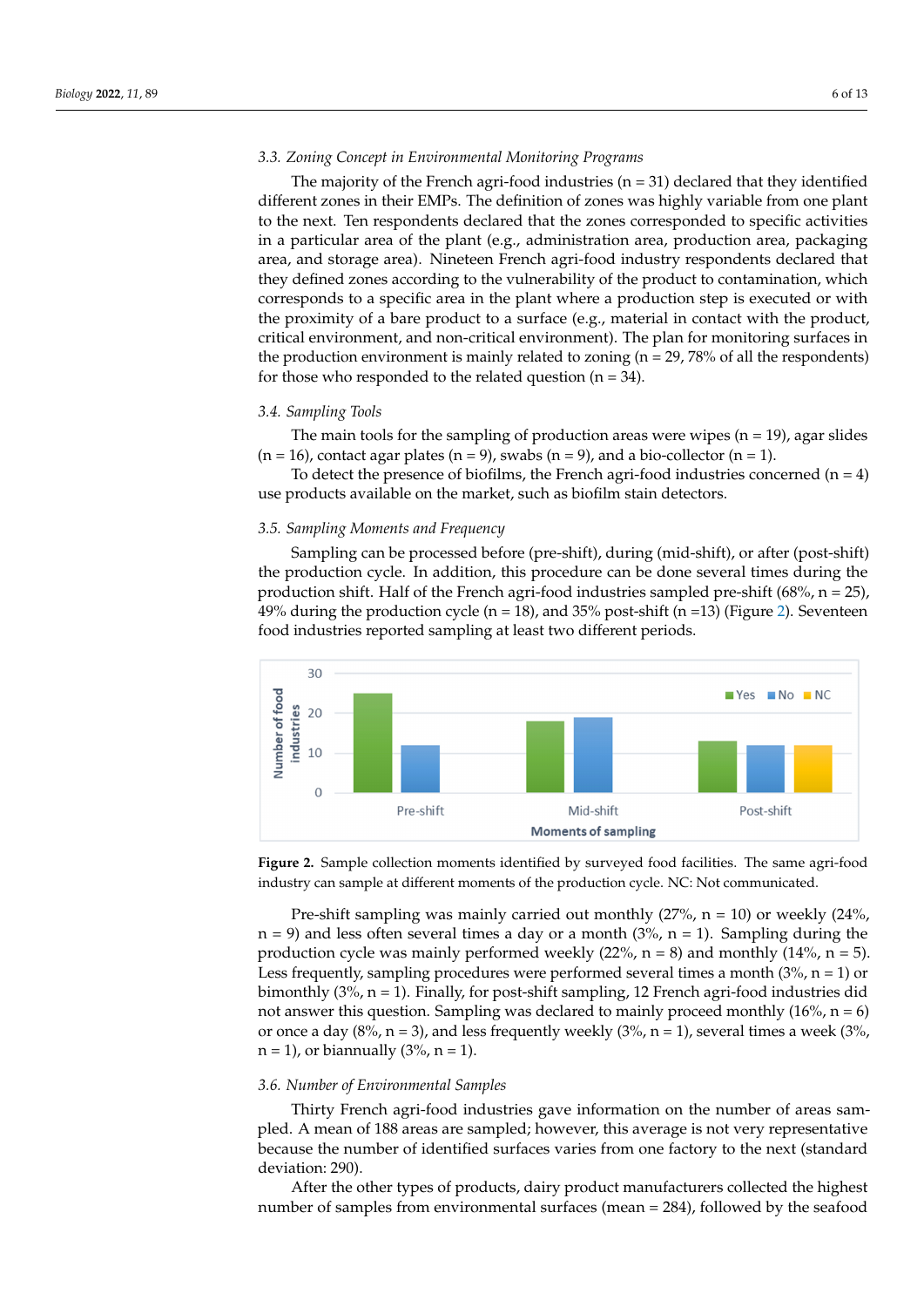sector and meat and meat product industries. Grain and starchy products manufacturers sector and meat and meat product industries. Grain and starchy products manufacturers declared the lowest number of environmental samples (Figure [3\)](#page-6-0). declared the lowest number of environmental samples (Figure 3).

 $A$  the other types of products, dairy products, dairy products, dairy products, dairy products, dairy products, and  $\alpha$ 

<span id="page-6-0"></span>



It was observed that more samples are taken, on average, from the environment for companies with plants with larger surface areas and higher tonnage of food products. However, as the number of responses was low, a conclusion about the statistical relationship was not achievable.

# *3.7. Analysis of Environmental Samples 3.7. Analysis of Environmental Samples*

(49%, n = 18), an external laboratory (41%, n = 15), by the operator in charge of sampling  $(14\% \text{ n = 5})$ , or by the quality manager  $(3\% \text{ n = 1})$ . For 13 French agri-food industries, analyses are carried out by at least two different means, from which seven include analysis analyses are carried out by at least two different means, from which seven include analysis from an internal and external laboratory, and six include analysis from an internal and/or from an internal and external laboratory, and six include analysis from an internal and/or external laboratory and by the operator in charge of sampling or the quality manager. Four respondents stated that the operator in charge of sampling only carried out analyses. Thirty-five agri-food industries responded to the question about the methods of analysis of the samples, all of which stated that they practice cultural techniques. Three reported proceeding with molecular analyses, and one reported conducting immunological analyses. proceeding with molecular analyses, and one reported conducting immunological anal-The analysis of environmental samples is carried out by the plant's internal laboratory

### 3.8. Management of the Environmental Sample Analysis Results

analyses, they could interpret them using pre-established decision grids (49%, n = 18) or not  $(46%, n = 17)$ . Interviews revealed that the thresholds for non-pathogenic microorganisms were determined either by monitoring contamination trends in the plant or by a benchmark with other plants in the same food sector. In addition, the majority of French agri-food industries declared that they follow the trends of microorganism contamination in the environment of their production plants (89%,  $n = 33$ ) and that tracking trend results affected the monitoring plan (84%,  $n = 31$ ). When the teams in charge of the EMP were in possession of the results of the sample

The interpretation can be the presence or absence of the microorganism (24%,  $n = 9$ ) mainly for *Listeria*, *Salmonella*, and *Cronobacter* species or based on the enumeration of colony-forming units and comparing them to pre-established thresholds. Only a few companies  $(n = 11)$  agreed to communicate their grid of interpretation of the sampling results, mainly in the bakery, pastry, and pasta sectors and dairy sectors, by either answering the questionnaire or providing an interview (Table [2\)](#page-7-0).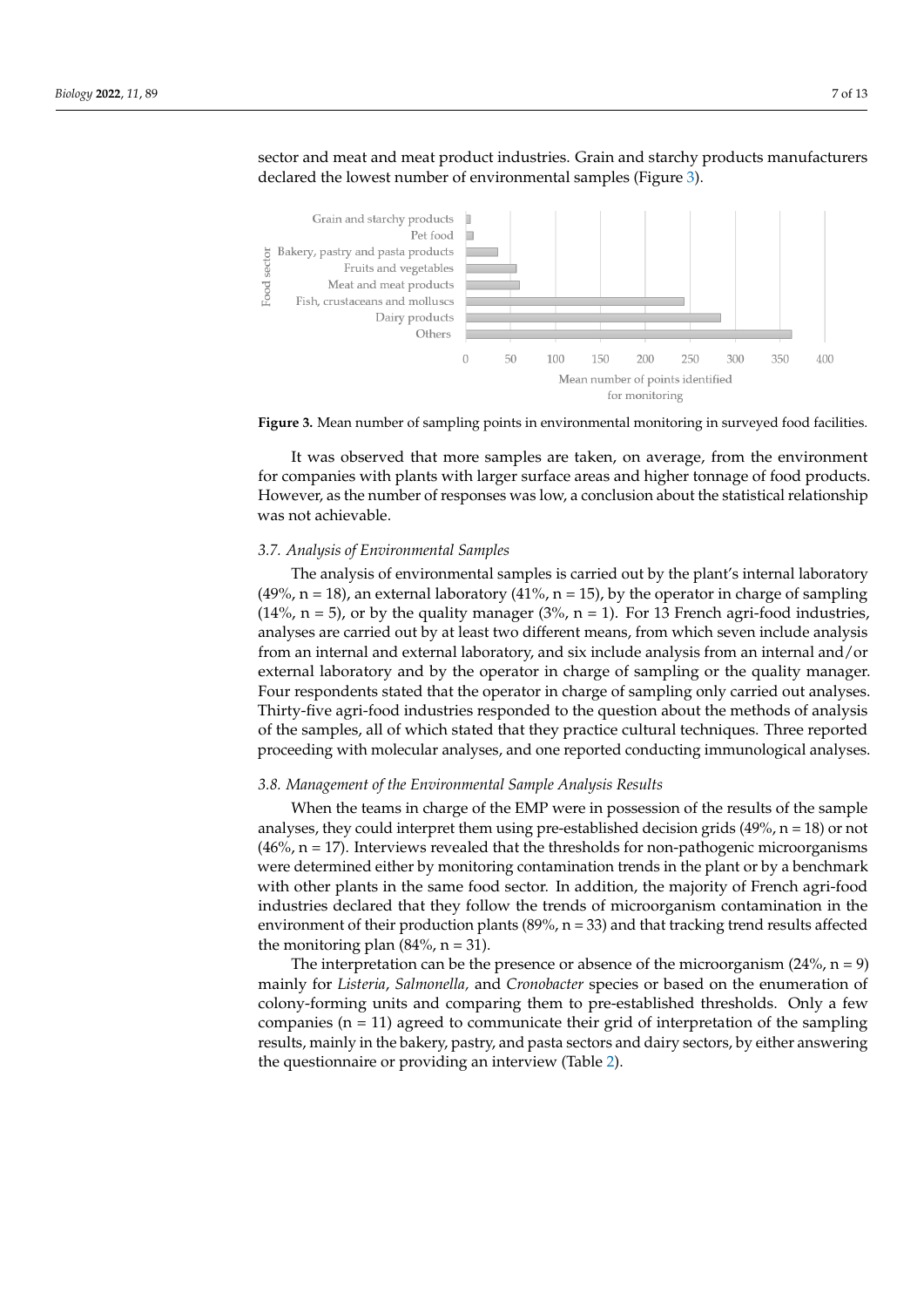| Microorganism                                     | Limits (ufc)                                                    | Compliance                                           | <b>Food Sector</b>                                       |  |
|---------------------------------------------------|-----------------------------------------------------------------|------------------------------------------------------|----------------------------------------------------------|--|
| Listeria spp.                                     | Absence<br>Presence                                             | Compliant<br>Non-compliant                           | Bakery, pastry, and pasta $(n = 2)$                      |  |
| Listeria monocytogenes                            | Absence<br>Presence                                             | Compliant<br>Non-compliant                           | Bakery, pastry, and pasta $(n = 2)$<br>Others $(n = 2)$  |  |
| Listeria monocytogenes<br>(non-contact with food) | $0-10$ ufc<br>$>10$ ufc                                         | Compliant<br>Non-compliant                           | Bakery, pastry, and pasta $(n = 2)$                      |  |
| Salmonella spp.                                   | Absence<br>Presence                                             | Compliant<br>Non-compliant                           | Bakery, pastry, and pasta $(n = 2)$<br>Dairy ( $n = 2$ ) |  |
| Cronobacter spp.                                  | Absence<br>Presence                                             | Compliant<br>Non-compliant                           | Dairy ( $n = 1$ )                                        |  |
| Coliforms                                         | $0-10$ ufc<br>$>10$ ufc                                         | Compliant<br>Non-compliant                           | Bakery, pastry, and pasta $(n = 2)$                      |  |
| Coliforms                                         | Absence<br>Presence                                             | $Rate = 3$<br>Presence $= 0$                         | Others $(n = 1)$                                         |  |
| Enterobacteria (equipment surface)                | $0-100$ ufc<br>$>100$ ufc                                       | Compliant<br>Non-compliant                           | Dairy ( $n = 2$ )                                        |  |
| Enterobacteria                                    | $<$ 10 ufc<br>$10 - 150$ ufc                                    | NA<br>NA                                             | Dairy ( $n = 1$ )                                        |  |
| Enterobacteria (hands)                            | $>150$ ufc<br>$0-1$ ufc<br>$2-5$ ufc<br>$>5$ ufc                | NA<br>Compliant<br>Tolerable<br>Non-compliant        | Bakery, pastry, and pasta $(n = 2)$                      |  |
| Total<br>Aerobic<br>Count 30 °C                   | $0-2$ ufc<br>3-10 ufc<br>11-32 ufc<br>33-100 ufc<br>101-317 ufc | Very good<br>Good<br>Tolerable<br>Poor<br>Bad        | Bakery, pastry, and pasta $(n = 1)$                      |  |
| Total<br>Aerobic<br>Count 30 °C                   | $>317$ ufc<br>$0 - 15$ ufc<br>15-45 ufc<br>>45 ufc              | Very bad<br>Good<br>Tolerable<br>Bad                 | Others $(n = 1)$                                         |  |
| Total<br>Aerobic<br>Count 30 °C                   | $0-10$ ufc<br>$11 - 20$<br>$21 - 30$<br>$>30$                   | $Rate = 3$<br>$Rate = 2$<br>$Rate = 1$<br>$Rate = 0$ | Others $(n = 1)$                                         |  |

<span id="page-7-0"></span>**Table 2.** Grid of decision for compliance in microbiological monitoring on surfaces reported by the agri-food industries surveyed. NA: Not Available.

The interviews with the agri-food industries  $(16\%, n = 6)$  revealed that for each threshold or class, an action plan was associated. When the result is in compliance, production and environmental control procedures remain unchanged, and the frequency and number of controls could be reduced in the future, if this reduction guarantees control of food safety, after decisions made during annual or biannual meetings by plant management or the HACCP team  $(14\%, n=5)$ . In cases of non-compliance, an investigation of the source of contamination was done, and cleaning and disinfection procedures were reinforced. If the surface is considered at high risk of product contamination and the microorganism is pathogenic (ex. *Salmonella* spp.), the food product lot might be blocked until the product test result meets the requirements. The non-compliant surfaces were then controlled during the next production cycles or the next scheduled control session.

### **4. Discussion**

To our knowledge, this study is the first in France that investigated and analyzed the monitoring practices of production environments within the agri-food industries, following the implementation of the French law EGalim No. 2018/938. This law requires a declaration to the authorities if agri-food industries find that a food product is likely to be harmful to human health from contamination associated with the food production environment [\[8\]](#page-11-7).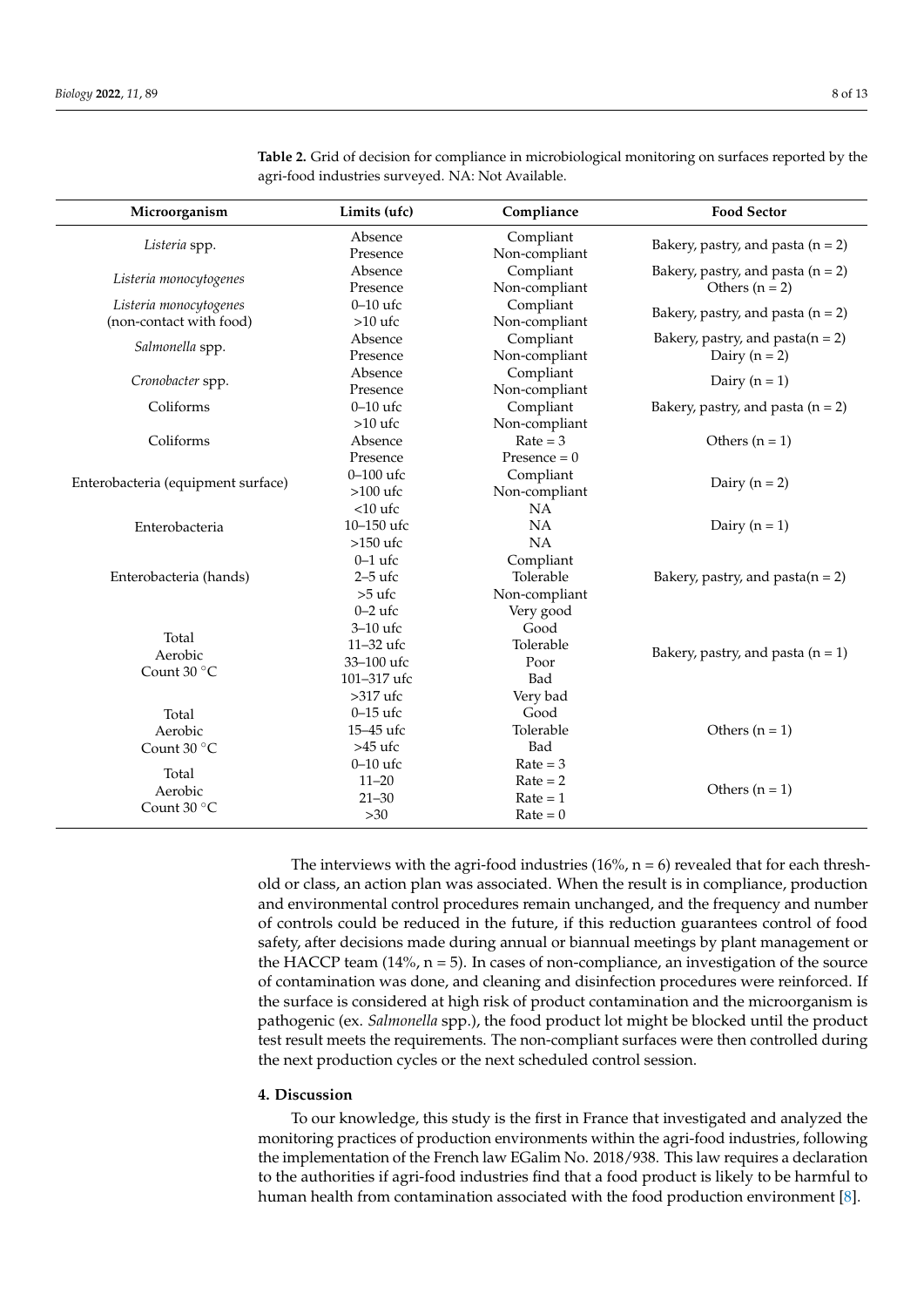Despite the importance of monitoring microbial contamination of the surfaces in the production environment, the practices are poorly disseminated because they are highly dependent on the characteristics of each production site, such as the type of food produced, the size of the plant, and the number of operators [\[16](#page-11-12)[,17\]](#page-11-13). Therefore, there is a lack of benchmarks, particularly for microbiological criteria suitable to food manufacturing surfaces. The purpose of this study was to begin providing insights into EMP practices, in particular for microbiological monitoring of surfaces in production environments. An online survey followed by individual interviews of the respondents who accepted was carried out and described in this article.

Several food sectors with different sizes in terms of surface area and tons of product per year were represented in this study. However, the number of French agri-food industry respondents was insufficient to provide robust statistical results that would significantly represent practices by activity sector and size. Indeed, the dissemination of the survey by specific networks located in North-Western France (Valorial, Technocampus Aliment, Ligeriia, and the Association of Former Students of Oniris) mobilized agri-food industries from this localization and fewer French agri-food industries from other regions.

Nevertheless, the examples described in this study are highly valuable since they will subsequently help the implementation of EMPs for plants that do not yet have or that are in the process of building their EMP or by improving existing practices.

Through the online survey and individual interviews conducted afterwards, it appears that the importance of these practices is undeniable. Indeed, the survey highlighted that the majority of the French agri-food industries surveyed (36 over 37) were interested in EMP practices for more than two years (29 over 37). In addition, they declared that they implemented this monitoring program mainly to validate cleaning and disinfection procedures ( $n = 33, 89\%$ ), detect the presence of pathogens in the production environment  $(23\%, n = 62\%)$ , and monitor the microbial population in the plant to detect suspicious variations in the microbiological population ( $n = 19, 51\%$ ), which corresponds to the main goals described in the literature for EMP implementation [\[17](#page-11-13)[,18\]](#page-11-14).

From the survey, it was observed that EMPs were often formalized within the sanitary control program of food factories, covered under pre-requisite programs (Good Hygienic Practices) or, sometimes, in the HACCP plan. However, in Europe, it is mandatory to use the principles behind the HACCP method, not to use HACCP method. Interestingly, none of the 12 tasks of the HACCP method is dedicated to EMPs [\[19\]](#page-11-15). From this point of view, EMPs appear to complement the HACCP approach.

European regulation (EC) No 2073/2005 requires detecting the presence of pathogenic bacteria in the processing environment and the corresponding processed product. However, the only specified pathogens cited in this regulation are *Listeria monocytogenes* in ready-toeat foods and *Cronobacter* spp. in powdered infant formulae or powdered foods for special medical purposes intended for infants under six months of age [\[7\]](#page-11-6). Our survey highlighted that French agri-food industries go further than the regulatory requirements in terms of monitoring microorganisms. Indeed, four main types of microorganisms were monitored by French agri-food industries as part of their EMPs: pathogens, index, indicators, and spoilage organisms. The most searched pathogenic microorganisms were *Listeria monocytogenes*, *Salmonella* spp., *Cronobacter* spp., and *Staphylococcus aureus*. Depending on the food sector, *E. coli* was researched both as a pathogen and/or an indicator microorganism.

The persistence of these pathogens in food processing environments has been demonstrated. Moreover, numerous foodborne outbreaks have been associated with contamination from food processing environments such as *Listeria monocytogenes* in ready-to-eat foods, *Salmonella* spp. and low moisture foods, and *Cronobacter* spp. and dairy powder [\[20](#page-11-16)[–23\]](#page-12-0).

Several guidelines recommend monitoring indicator organisms [\[10](#page-11-17)[,15\]](#page-11-11), which may include surrogates and index organisms in EMPs [\[24\]](#page-12-1). These may suggest the potential presence of pathogens [\[25\]](#page-12-2) and allow the detection of a potential risk of contamination (e.g., increase of the microbial population over time). The most common indicator organisms, corresponding to a variety of microorganisms present in the environment [\[24\]](#page-12-1), were Total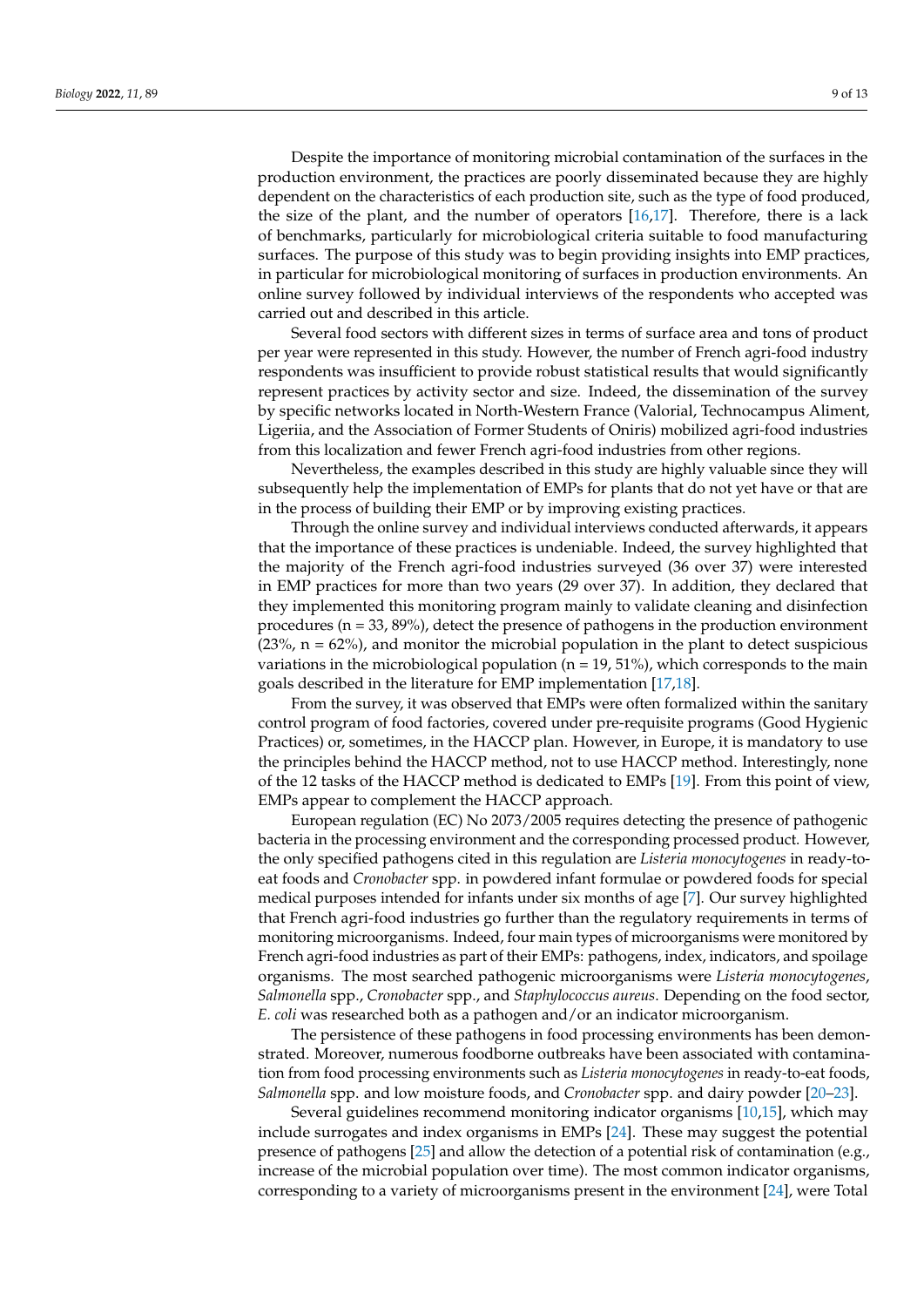Aerobic Count 30 ◦C, total coliforms, *E. coli*, and Enterobacteria. The major index organism corresponded to *Listeria* spp. as a marker to detect the possible presence of *Listeria monocytogenes* due to similar ecological characteristics [\[17](#page-11-13)[,24\]](#page-12-1), as recommended by several guidelines [\[10,](#page-11-17)[15,](#page-11-11)[17\]](#page-11-13). Finally, yeast and moulds were monitored and could be assimilated to spoilage organisms, notably in the bakery, pastry, and pasta sectors. Few French agri-food industries declared that they monitor the presence of biofilm; however, it is increasingly recognized that meat pathogens and spoilage organisms develop predominantly in this aggregated and adhered bacterium to a surface form rather than in their planktonic form [\[26\]](#page-12-3). The issue is that biofilms have higher resistance to disinfectants and, therefore, become a reservoir of organisms that can be constantly released into food [\[27,](#page-12-4)[28\]](#page-12-5).

To monitor these microorganisms, guidelines recommend determining different zones in the food facility [\[9](#page-11-8)[,14,](#page-11-18)[29\]](#page-12-6) and establishing a sampling and testing strategy for each zone. The delimitation and definition of the zones considered in the EMP appear to be a central element of reflection by the French agri-food industries and must be based on risk [\[1\]](#page-11-0), notably through the assessment of the risk by modelling and a consideration of the agrifood industries. As an example, the New South Wales Government guidelines defined two zones: food contact surfaces and non-food contact surfaces. The Food Drugs Administration recommended four zones: from zone 1 with the highest risk of contamination because the surfaces are in contact with the product (e.g., slicers), up to zone 4 with the lowest risk of contamination (e.g., office and employee break areas) [\[30\]](#page-12-7). The plan for monitoring surfaces in the production environment was declared to be mainly related to zoning ( $n = 29$ , 78%). However, it was shown in our study that the definition of zones was not the same for all French agri-food industries that responded to the survey. Indeed, zones can be identified according to the level of risk contamination, the step of the process, or the nature of the food.

The number of samples to be taken and the frequency of sampling are other very important criteria to consider in an EMP and are intimately related to the zones. The method for determining the number and frequency of samples needed to ensure food safety is risk-based but not clearly established because it is strongly related to the food plant characteristics, historical contamination, and resources [\[31\]](#page-12-8). As a result, it was observed that more samples were taken from the environment, on average, for companies with larger surface areas and higher tonnage of food products. On the other hand, the sampling frequency seems to be somewhat related to the vulnerability of the product to contamination. Indeed, surface monitoring was observed to be more frequent for animal products, with weekly sampling, compared to monthly sampling for vegetable products. Interviews revealed that sampling frequency was also related to the results from previous monitoring sessions, as recommended by existing EMP guidelines [\[10\]](#page-11-17). Little information is available on the number of samples to perform and the frequency per type of food product. For example, guidance documents recommend sampling at least three to five areas on food contact surfaces per line for *Listeria* spp. surveillance with variable frequency based on risk [\[15\]](#page-11-11). In *Salmonella* spp. surveillance, the Almond Board of California recommends performing a weekly sampling of the most at-risk zones to a monthly sampling of the least risky zones (e.g., an office desk), with an increasing number of samples as the risk of contamination increases [\[9\]](#page-11-8).

After sampling, the analysis was reported to be performed by the operator in charge of sampling, by the internal laboratory of the plant, or by an external laboratory. The majority of the analysis methods were by cultural approaches, which are the most common methods, notably listed as reference methods in annex I of the European Regulation No 2073/2005. Molecular subtyping methods (e.g., PFGE and MLVA) were used for the identification of contamination sources within production facilities [\[32\]](#page-12-9). Recent technological advances in Whole Genome Sequencing can improve the analyses and facilitate the tracking of microorganisms within processing facilities, but, for now, these technologies remain limited to specialized laboratories [\[33\]](#page-12-10).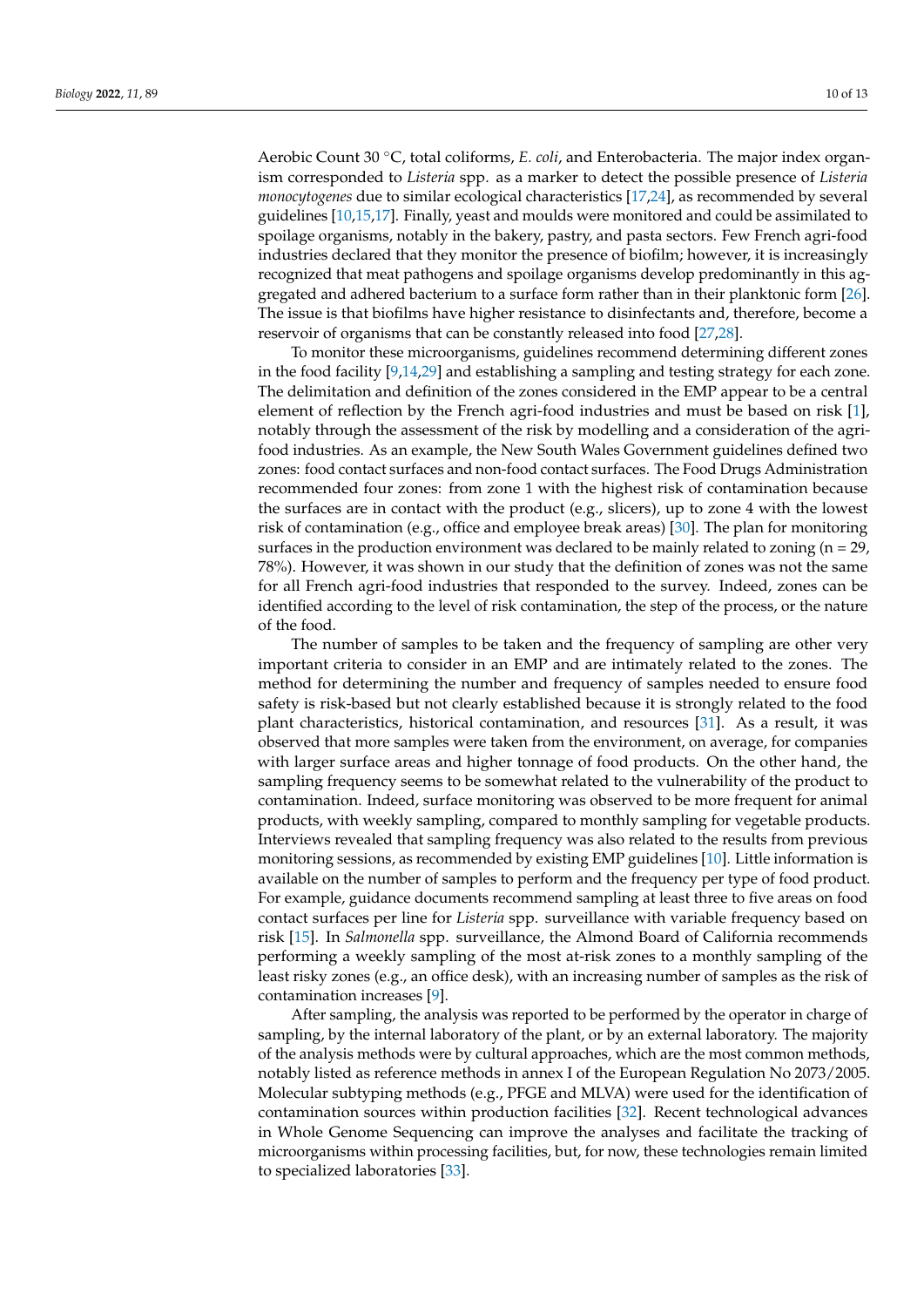After analysis, the team in charge of the EMP must manage the results and set up predefined corrective actions. The interviews revealed how difficult it is for French agri-food industries to determine limits for each microorganism or group of microorganisms due to the absence of regulations or examples on microbiological criteria for surfaces in production environments. Our study allowed compiling different classes and the associated thresholds for several microorganisms and several food sectors. Even if the number of examples is limited and more knowledge from other French agri-food industries would be beneficial, this study will enable us to start a benchmark of the thresholds and decision grids and adjust them afterward. Otherwise, the majority of French agri-food industries declared that they follow the trends of microorganism contamination in the environment of their production, and the interviews revealed that the thresholds were determined according to contamination trends, which is the recommended method by the guidelines. Indeed, following the trends of contamination over time increases knowledge about environmental conditions and the effectiveness of contamination risk prevention [\[14,](#page-11-18)[17\]](#page-11-13).

Our study identified practices for monitoring production environments, which are undeniably levers to improve food safety, in addition to food product analyses. Indeed, this environmental monitoring can be a tool for downstream monitoring, allowing the identification of an increased risk of food product contamination before it appears. Moreover, environmental monitoring can also lead to understanding the origin of contamination of a food product, when one appears, by analyzing the evolution of the microorganism population in the plant, thanks to the traceability of the sampling results for a period of time, and to proceed to corrective measures in terms of procedures for cleaning and disinfection or the structure and the architecture of plant installations.

Although an online survey is less comprehensive than a one-on-one interview, the survey provided information from a wider range of industry participants. The subsequent interview, for the French agri-food industries that accepted, provided more details on practices and shed light on some of the points raised in the online questionnaire.

### **5. Conclusions**

This first survey on EMP practices in food industries in France demonstrated the interest in EMP practices by almost all participants and that this practice was in place for a large part of the agri-food industries well before the EGalim law. It has been demonstrated that EMP strategies and practices are often codified and transcribed in the HACCP system of French agri-food industries included in the survey, but the approach is very site-dependent and must take into account the product manufactured, the processes used, the volume of production, and the location. EMPs were applied not only to detect pathogens on surfaces but also to follow microbial indicators in a population over a period of time, with recurrent sampling frequency in specific zones of the production environment. However, there is a lack of guidance, as expressed by the surveyed French agri-food industries. A balance must be found between harmonization and codification of monitoring practices and the specificities of each site. The French agri-food industries must, therefore, be very active in defining a monitoring strategy.

In the future, surveys such as this should be expanded to provide more reliable and site-specific data in order to provide examples of agri-food industry practices and leads for implementing EMPs and codifying practices in order to help French agri-food industries apply effective EMPs.

**Supplementary Materials:** The following are available online at [https://www.mdpi.com/article/10](https://www.mdpi.com/article/10.3390/biology11010089/s1) [.3390/biology11010089/s1,](https://www.mdpi.com/article/10.3390/biology11010089/s1) Figure S1: Online Survey form.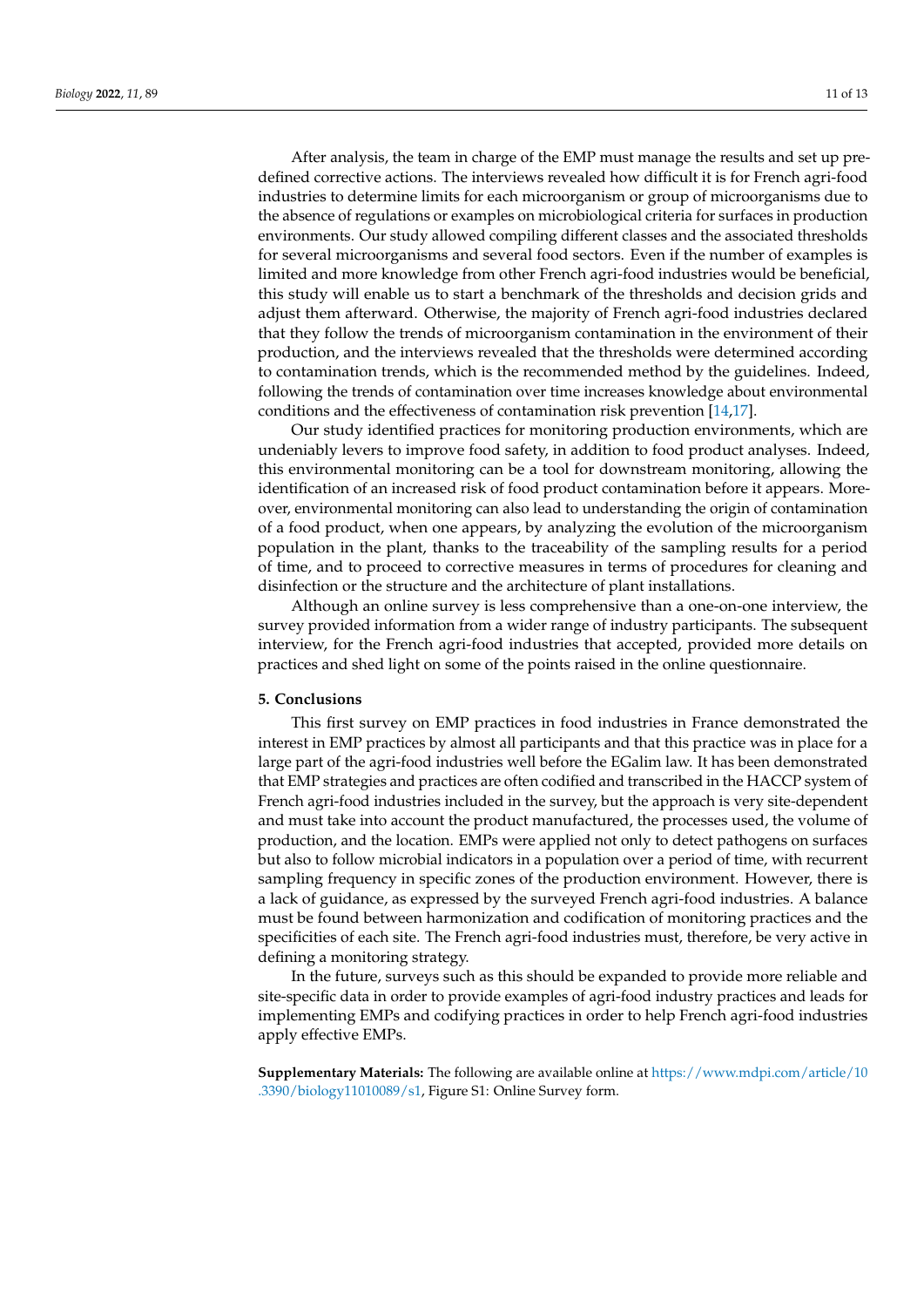**Author Contributions:** Conceptualization, M.S. and M.F.; methodology, J.D.O.M. and M.F.; software, J.D.O.M.; validation, M.F.; formal analysis, J.D.O.M.; investigation, J.D.O.M. and M.F.; data curation, J.D.O.M.; writing—original draft preparation, J.D.O.M.; writing—review and editing, J.D.O.M., M.F. and P.K.; visualization, J.D.O.M.; supervision, P.K., M.F., M.S., G.B., E.J., H.P. and N.A.; project administration, T.M., N.A. and M.S.; funding acquisition, M.F. and T.M. All authors have read and agreed to the published version of the manuscript.

**Funding:** This research was funded by the French Agency for Food, Environmental and Occupational Health & Safety, grant numbers 2019-CRD-08.

**Institutional Review Board Statement:** Not applicable.

**Informed Consent Statement:** Not applicable.

**Data Availability Statement:** No data available.

**Acknowledgments:** The authors would like to acknowledge Valorial, Technocampus Aliment and Ligeriia for their contribution to the dissemination of the online survey.

**Conflicts of Interest:** The authors declare no conflict of interest.

### **References**

- <span id="page-11-0"></span>1. *Environmental Monitoring Handbook for the Food and Beverage Industries*; Cornell University; 3M: Saint Paul, MN, USA, 2019.
- <span id="page-11-1"></span>2. Thomas, J.; Govender, N.; McCarthy, K.M.; Erasmus, L.K.; Doyle, T.J.; Allam, M.; Ismail, A.; Ramalwa, N.; Sekwadi, P.; Ntshoe, G.; et al. Outbreak of listeriosis in South Africa associated with processed meat. *N. Engl. J. Med.* **2020**, *382*, 632–643. [\[CrossRef\]](http://doi.org/10.1056/NEJMoa1907462)
- <span id="page-11-2"></span>3. Currie, A.; Farber, J.M.; Nadon, C.; Sharma, D.; Whitfield, Y.; Gaulin, C.; Galanis, E.; Bekal, S.; Flint, J.; Tschetter, L.; et al. Multi-province listeriosis outbreak linked to contaminated deli meat consumed primarily in institutional settings, Canada, 2008. *Foodborne Pathog. Dis.* **2015**, *12*, 645–652. [\[CrossRef\]](http://doi.org/10.1089/fpd.2015.1939) [\[PubMed\]](http://www.ncbi.nlm.nih.gov/pubmed/26258258)
- <span id="page-11-3"></span>4. Jourdan-da Silva, N.; Fabre, L.; Robinson, E.; Fournet, N.; Nisavanh, A.; Bruyand, M.; Mailles, A.; Serre, E.; Ravel, M.; Guibert, V.; et al. Ongoing nationwide outbreak of Salmonella Agona associated with internationally distributed infant milk products, France, December 2017. *Eurosurveillance* **2018**, *232*, 17-00852. [\[CrossRef\]](http://doi.org/10.2807/1560-7917.ES.2018.23.2.17-00852)
- <span id="page-11-4"></span>5. EFSA/ECDC. *Joint Rapid Outbreak Assessment: Multi-Country Outbreak of Salmonella Agona Infections Linked to Infant Formula*; EFSA: Parma, Italy; ECDC: Solna, Sweden, 2018.
- <span id="page-11-5"></span>6. FIL/IDF. *Processing Environment Monitoring*; FIL/IDF: Schaerbeek, Belgium, 2020.
- <span id="page-11-6"></span>7. Commission of the European Communities. Commission Regulation (EC) No 2073/2005 of 15 November 2005 on microbiological criteria for foodstuffs. In *Regulation (EC) No 2073/2005*; European Commission: Brussels, Belgium, 2005.
- <span id="page-11-7"></span>8. Journal Officiel de la République Française. Loi no 2018-938 du 30 octobre 2018 pour l'équilibre des relations commerciales dans le secteur agricole et al.imentaire et une alimentation saine, durable et accessible à tous. In *N 0253 du 1 Novembre 2018*; Assemblée nationale et le Sénat: Paris, France, 2018; Volume NOR: AGRX1736303L.
- <span id="page-11-8"></span>9. *Pathogen Environmental Monitoring Program (PEM)*; Almond Board of California: Modesto, CA, USA.
- <span id="page-11-17"></span>10. UFPA. *Guidance on Environmental Monitoring and Control of Listeria for the Fresh Produce Industry*; UFPA: Washington, DC, USA, 2013; pp. 1–35.
- <span id="page-11-9"></span>11. National Fisheries Institute. *Ready-to-Eat Seafood Pathogen Control Manual*; National Fisheries Institute: McLean, VA, USA, 2018; pp. 1–120.
- <span id="page-11-10"></span>12. Carpentier, B.; Barre, L. *Guidelines on Sampling the Food Processing Area and Equipment for the Detection of Listeria monocytogenes*; Anses: Maisons-Alfort, France, 2012; pp. 1–15.
- 13. FDA. *Draft Guidance for Industry: Control of Listeria monocytogenes in Ready-To-Eat Foods*; FDA-2008-D-0096; FDA: Silver Spring, MD, USA, 2017; pp. 1–79.
- <span id="page-11-18"></span>14. NSW Government. *Controlling Listeria monocytogenes in the Food Processing Environment*; Department of Primary Industries Food Authority: Silverwater, NSW, Australia, 2016; pp. 1–15.
- <span id="page-11-11"></span>15. USDA FSIS. *FSIS Compliance Guideline: Controlling Listeria monocytogenes in Post-Lethality Exposed Ready-to-Eat Meat and Poultry Products*; USDA FSIS: Washington, MD, USA, 2014.
- <span id="page-11-12"></span>16. Zacharski, K.A.; Southern, M.; Ryan, A.; Adley, C.C. Evaluation of an environmental monitoring program for the microbial safety of air and surfaces in a dairy plant environment. *J. Food Prot.* **2018**, *81*, 1108–1116. [\[CrossRef\]](http://doi.org/10.4315/0362-028X.JFP-17-464)
- <span id="page-11-13"></span>17. Spanu, C.; Jordan, K. *Listeria monocytogenes* environmental sampling program in ready-to-eat processing facilities: A practical approach. *Compr. Rev. Food Sci. Food Saf.* **2020**, *19*, 2843–2861. [\[CrossRef\]](http://doi.org/10.1111/1541-4337.12619)
- <span id="page-11-14"></span>18. DeVault, J.D. Environmental monitoring in the milling and baking industry. *Cereal Foods World* **2018**, *63*, 32–34.
- <span id="page-11-15"></span>19. Kooh, P.; Jury, V.; Laurent, S.; Audiat-Perrin, F.; Sanaa, M.; Tesson, V.; Federighi, M.; Boué, G. Control of biological hazards in insect processing: Application of HACCP method for yellow mealworm (*Tenebrio molitor*) powders. *Foods* **2020**, *9*, 1528. [\[CrossRef\]](http://doi.org/10.3390/foods9111528)
- <span id="page-11-16"></span>20. Ferreira, V.; Wiedmann, M.; Teixeira, P.; Stasiewicz, M.J. *Listeria monocytogenes* persistence in food-associated environments: Epidemiology, strain characteristics, and implications for public health. *J. Food Prot.* **2014**, *77*, 150–170. [\[CrossRef\]](http://doi.org/10.4315/0362-028X.JFP-13-150)